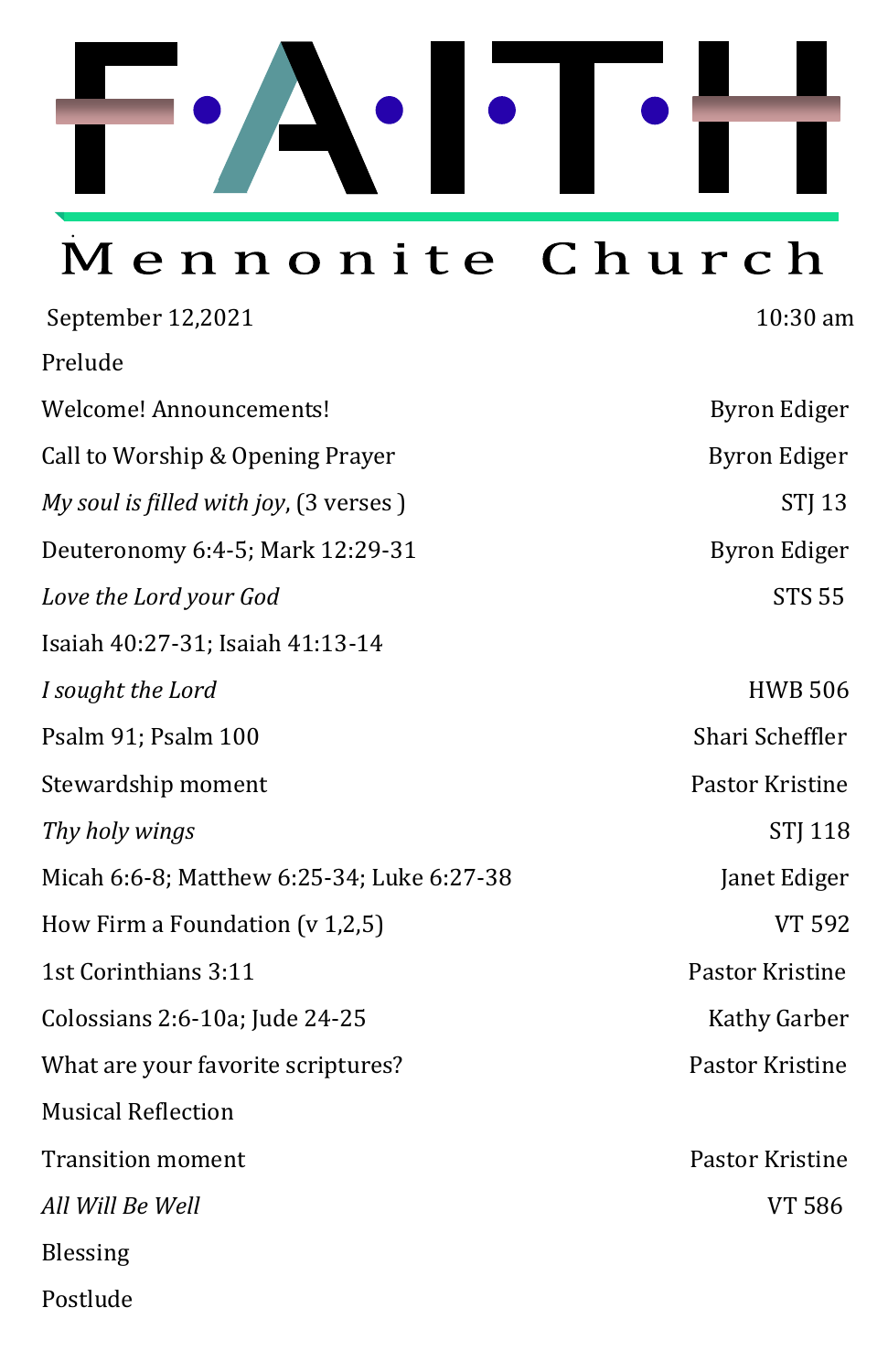VT = Voices Together STJ = Green Song Book STS = Purple Song Book CCLI License #: 2009481 ONE LICENSE #739073-A

#### **WORSHIP PARTICIPANTS**

| Worship Leader Byron Ediger       |
|-----------------------------------|
|                                   |
| Accompanists Marlene Habegger     |
| Sanctuary Prep      Lorisa Harder |

| UshersByron Ediger & Howard Allison |  |
|-------------------------------------|--|
| GreetersGyles Garber & Pam Schmidt  |  |



**WELCOME** to Faith Mennonite Church. We are glad you are here. *Please wear a mask during worship and singing.* If you need a **listening assistance device or a large print bulletin**, please ask an usher. There are a few \*quiet\* craft items on the back table by the sound booth in the

sanctuary that can be used during worship.

### **OUR MISSION STATEMENT**

As followers of Jesus Christ, our mission is to

- Worship together as a community of faith,
- **-** Invite everyone to share the gift of God's love,
- Nurture each other in the faith,
- Serve others in the spirit of Christ, and
- **-** Proclaim His way of peace, justice and reconciliation.

## *FAITH FAMILY NEWS*

**THIS MORNING'S WORSHIP** format celebrates favorite scriptures. But hey, your favorites might not be on the list! What are they? And what would the top 10 scriptures for our congregation be? This question would help steer our identity and mission renewal work during our transition year. If you have ideas or interest, speak with Pastor Kristine.

**SUNDAY SCHOOL for September 19**: Pre-K through 12th grades will meet together in the sanctuary for a Bible story and singing. Then at 9:25 a.m., they will head downstairs to their separate classrooms for elementary, junior high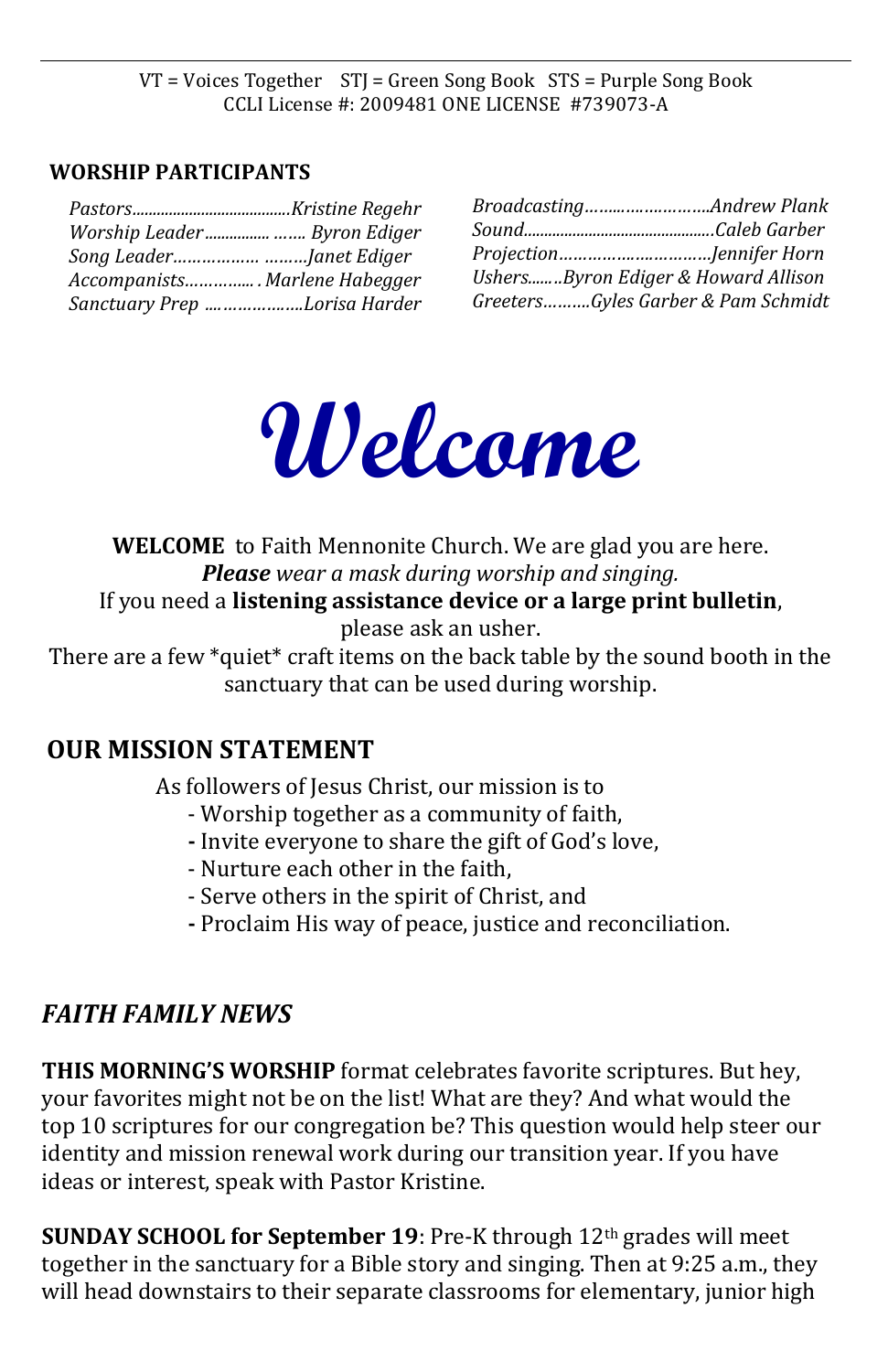and high school. The regular adult classes will meet: Cornerstones in Fellowship Hall, Open Class in the open area of the basement, and Lamp Lighters in room 125.

**PRAY FOR HAROLD REGIER** and his family as they grieve the loss of Harold's sister, Elizabeth. She was living in a nursing care facility in Morton, Illinois and was on hospice for several months. Harold had been enjoying talking to her by phone for months until she passed this past Saturday, September 4th.

**VERNON PAULS** moved into Kidron Bethel health care in August. Pray for Vernon and his family in this stage of Vernon's life.

**FAITH MISSION CIRCLE** will be meeting September 13 at 7:00 PM in the Fellowship Hall. All women (and men) are welcome. The topic will be stories of mentorship from our members. The offering will be for local organizations and the Project items are for the community Playschool. Items you may donate are: 5 oz Dixie Cups, legal size envelopes, Wet Ones, Kleenex, paper plates, Elmer's glue, scotch tape, postage stamps, gallon jug of bleach, 24 AA batteries, wheat thins, graham crackers, fish crackers, napkins, gift cards for Walmart or Dillons. Please wear your mask, seating will be social distanced.

**SHARI SCHEFFLER , Transition Facilitator,** for Faith Mennonite has a new email address to be used for church related matters. You can reach her at sharis@faithmenno.org . Thank you.

# *BEYOND FAITH MENNONITE CHURCH*

**MENNONITE HEALTH FELLOWSHIP** (MHF) is hosting its virtual Annual Gathering September 17-19, 2021. Registration and information are on the MHF website at [www.mennohealth.org.](http://www.mennohealth.org/) The theme for the weekend is Fostering Provider Resilience with a special 2-hour Introduction to Strategies for Trauma Awareness and Resilience (STAR) in partnership with Minnesota Peacebuilding Leadership Institute.

**EVERENCE WILL HOST** a *Social Security and retirement income planning* webinar, on Tuesday, Sept. 14 at 6:30 p.m. Attendees will learn about Social Security strategies, risks that can impact retirement savings and strategies to help income last throughout retirement. This online workshop is free. Register soon by contacting our office at 316-283-3800, 877-467-7294 or [central.kansas@everence.com.](mailto:central.kansas@everence.com)

# *WESTERN DISTRICT CONFERENCE*

The Kansas MDS (Mennonite Disaster Service) Unit is sponsoring two Learning and Service trips to McAllen Tx. The dates are Oct. 16-23, 2021 and Feb. 19-26,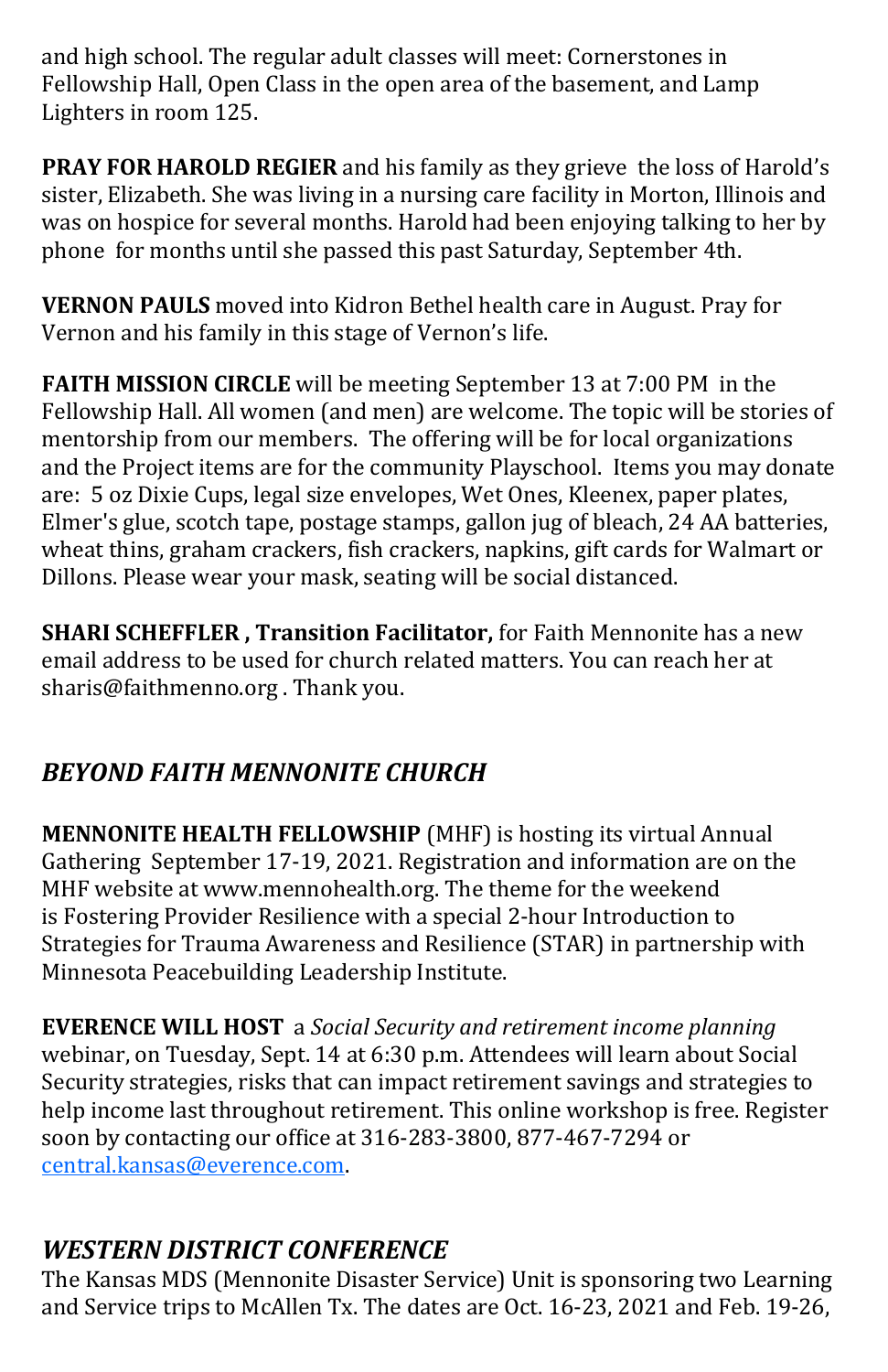2022. Participants will leave on Saturday morning traveling to San Antonio Tx., staying over night, visiting San Antonio Mennonite church on Sunday morning, then traveling to McAllen Tx. for the MDS project. Cost will be two nights lodging and meals on the two weekends while traveling. MDS is covering the remainder of the expenses. To make your reservations or for more information contact Cleo Koop at cleohkoop@gmail.com or call 316-282-0797.

# **MCC**

**PRAYER REQUEST FOR MCC MEAT CANNING** for the up-coming year. To keep the canning program going for this year, MCC needs to fill the position of Trucking and Canning Manager.

 At this time, we will most likely have a canning season similar to last year where the canner will be in Newton for most of November and a few other groups will travel to Newton. We are tentatively planning on having our premeat canning meeting on September 23 at 7:30 PM.  $\sim$  Ken Janzen

# **CAMP MENNOSCAH**

**SEPTEMBER 26** is a Camp Mennoscah Combo! It's the Hymn Sing-Dessert Auction and Annual Meeting all in one! There are still details to be determined, but plan on some hymn singing (masked & distanced), bidding on delectable desserts, and information about Camp Mennoscah's year. We'll keep the details coming your way!

### **FALL SCRAPBOOK AND CRAFTS RETREAT!** Register at

[www.campmennoscah.org!](http://www.campmennoscah.org/) There is only one Fall Scrapbook and Crafts Retreat. Lodging will be in the Retreat Center and cropping/crafting will be in the Main Camp dining hall. Space heaters will be available for both areas since the repairs for the furnaces will not be complete by the beginning of November. Fees for the Scrapbook and Crafts Retreat have increased to \$150 to meet higher costs and the use of multiple facilities. For those who find the increase prohibitive, there is an option to receive up to \$25 in scholarship funds per person as part of the registration process.

# **BETHEL COLLEGE**

**BAKERS AND CRAFTERS NEEDED!** Help support Bethel College Women's Association by donating pies for BCWA's Pie-By-The-Slice booth or any baked item or craft item for the Market in the Round at Fall Fest 2021. Peppernuts, zwieback, cinnamon rolls, and coffee cakes are popular items! Bring your pies (no refrigerated or custard pies please) to Seminar A in Schultz Student Center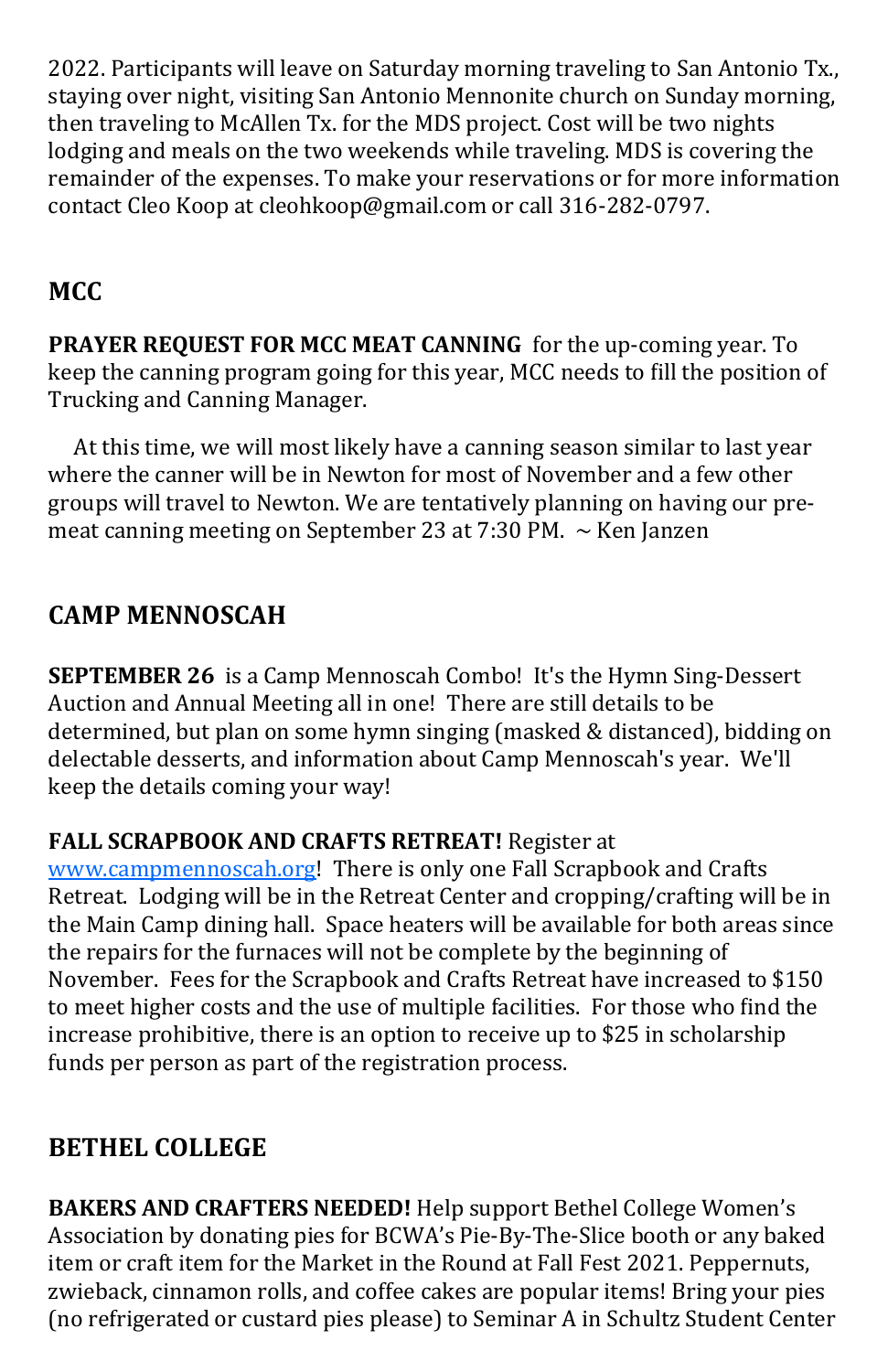4:00-6:30pm Friday, October 1 or 8:00-11:00am on Saturday, October 2. Baked goods and craft items can be dropped off at the Luyken Fine Arts Center Rm 140 on Friday 1:30-4:30pm or Saturday 7:00-8:00am. All proceed go so support Bethel College.

**TODAY – KIPCOR Film Series** resumes live, with *The Prison Within*, a film by Katherin Hervey, **2 p.m.**, *Krehbiel Auditorium in Luyken Fine Arts Center at Bethel College*. Individuals incarcerated in San Quentin Prison, charged with murder, take a journey of redemption through participation in a restorative justice program. Audience discussion with Hervey, film director, producer and writer, and Leonard Rubio, executive director of Insight Prison Project, live via Zoom. *Bethel's current COVID-19 protocols require mask-wearing indoors, and physical distancing to the extent possible, regardless of vaccination status.*